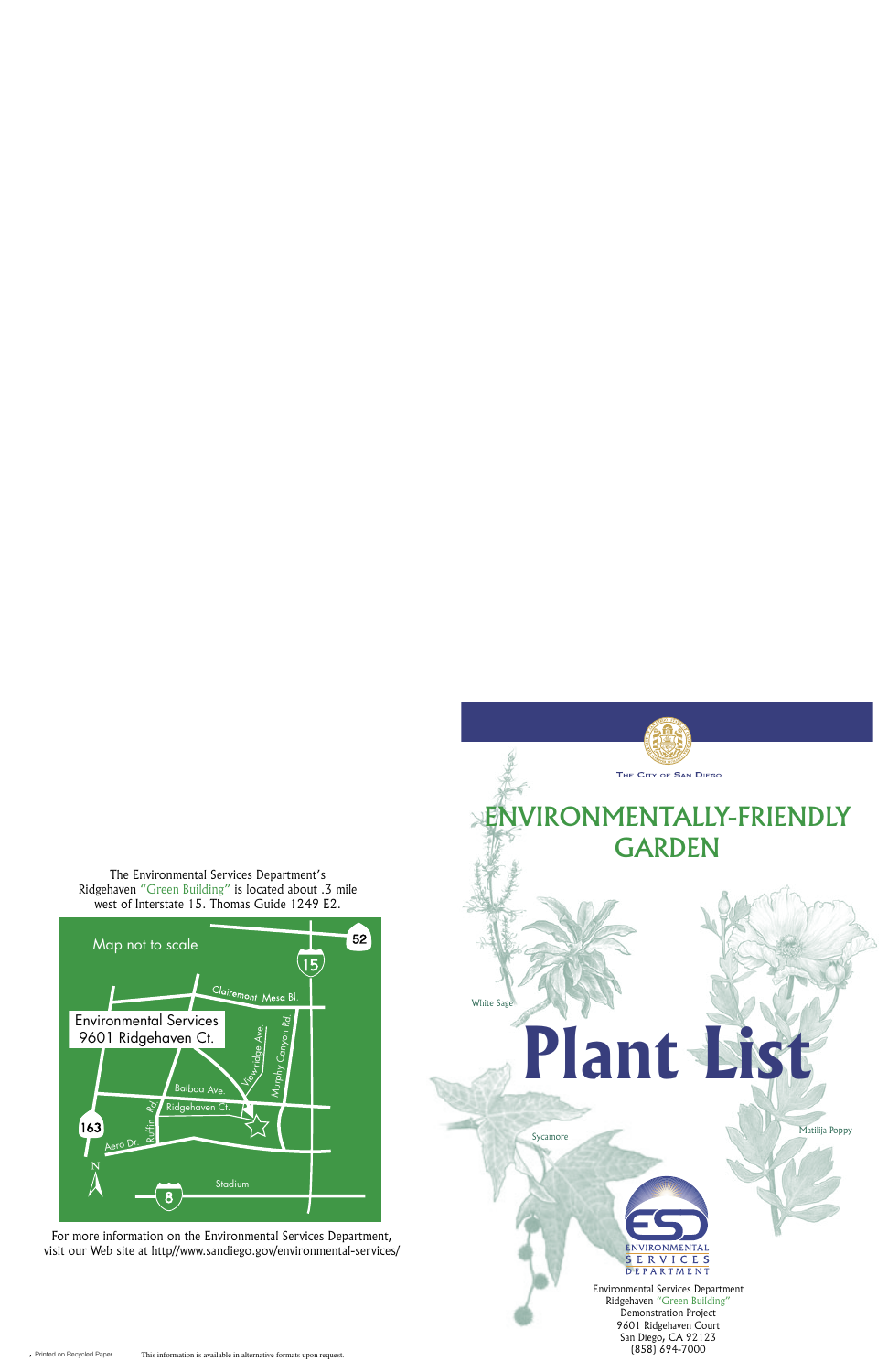# **City of San Diego Environmental Services Ridgehaven "Green" Building City of San Diego Environmental Ridgehaven "Green" Building**

| <b>BOTANICAL NAME</b>          | <b>COMMON NAME</b>             | <b>ORIGIN</b>                     |                | <b>SUN**</b> H2O*       | <b>FLOWERS</b>                 | <b>USE</b>                  |
|--------------------------------|--------------------------------|-----------------------------------|----------------|-------------------------|--------------------------------|-----------------------------|
| <b>NATIVE GARDEN</b>           |                                |                                   |                |                         |                                |                             |
| ROSA gymnocarpa                | WOOD ROSE                      | SAN LUIS OBISPO TO IDAHO,         | F              | $\overline{\mathsf{M}}$ | PINK/LATE SPRING               | SEMI-VINNING                |
|                                |                                | BRITISH COLUMBIA, EAST TO MONTANA |                |                         |                                |                             |
| ROMNEYA coulteri               | <b>MATILIJA POPPY</b>          | SANTA BARBARA TO SAN DIEGO        | F              |                         | WHITE&YELLOW/SUMMER            | <b>LARGE PERENNIAL</b>      |
|                                |                                | AT ELEVATIONS OF 1000-2500 FT     |                |                         |                                |                             |
| IRIS longipetala               | <b>BLUE FLAG</b>               | COASTAL SAN FRANCISCO BAY         |                | L-M                     | PURPLE-EARLY SPRING            | <b>BULB</b>                 |
|                                |                                | TO MONTEREY COUNTY                |                |                         |                                |                             |
| <b>IRIS</b> missouriensis      | <b>WESTERN BLUE FLAG</b>       | MEXICO TO BRITISH COLUMBIA        | PS             | L-M                     | PURPLE - EARLY SPRING          | <b>BULB</b>                 |
| <b>TRICHOSTEMA lanatum</b>     | <b>WOOLLY BLUE CURLS</b>       | CENTRAL-SOUTHERN CA               | E              | L-M                     | PURPLE-ALMOST YEAR ROUND       | <b>SHRUB</b>                |
|                                |                                | COASTAL-INTERMEDIATE CHAPARRAL    |                |                         |                                |                             |
| <b>BACCHARIS 'Twin Peaks'</b>  | <b>DWARF COYOTE BUSH</b>       | HYBRID OF B. PILULARIS, STATEWIDE | $\overline{F}$ | L                       | INSIGNIFICANT                  | <b>GROUND COVER</b>         |
| PLATANUS racemosa              | CALIFORNIA SYCAMORE            | COASTAL/INTERMEDIATE/CENTRAL      | F              | L-M                     | INSIGNIFICANT                  | DECIDUOUS SHADE TREE        |
|                                |                                | SOUTHERN CA                       |                |                         |                                |                             |
| CEANOTHUS 'Dark Star'          | <b>DARK STAR CEANOTHUS</b>     | <b>HYBRID</b>                     | E              | L-M                     | DEEP VIOLET BLUE               | <b>LARGE SPECIMEN SHRUB</b> |
| CEANOTHUS 'Concha'             | CONCHA CEANOTHUS               | <b>HYBRID</b>                     | E              | L-M                     | COBALT BLUE/SPRING             | <b>SHRUB</b>                |
| QUERCUS agrifolia              | COAST LIVE OAK                 | COASTAL FOOTHILLS/PLAINS FROM     | F              | L-M                     | INSIGNIFICANT                  | <b>EVERGREEN SHADE TREE</b> |
|                                |                                | MENDOCINO COUNTY - BAJA           |                |                         |                                |                             |
| CALLIANDRA californica         | <b>BAJA FAIRY DUSTER</b>       | <b>BAJA, SONORAN DESERT</b>       | F-PS           |                         | RICH RED                       | <b>SHRUB</b>                |
| DUDLEYA attenuata              | <b>LIVE FOREVER</b>            |                                   | $F-PS$         |                         |                                | <b>SPECIMEN</b>             |
| <b>DUDLEYA brittonii</b>       | <b>BRITTON'S CHALK DUDLEYA</b> | COASTAL BLUFFS OF BAJA            | F-PS           |                         | STRIKING WHITE FLOWER          | <b>SPECIMEN</b>             |
| <b>DENDROMECON harfordii</b>   | CHANNEL ISLAND BUSH POPPY      | SOUTHERN ISLANDS                  | $F-PS$         |                         | LEMON YELLOW/SPG & SUMMER      | <b>SPECIMEN SHRUB</b>       |
| ADENOSTOMA fasciculatum        | PROSTRATE CHAMISE              | <b>SAN NICOLAS ISLAND</b>         | F              |                         | WHITE/SPG & SUMMER             | <b>GROUND COVER</b>         |
| 'Nicolas'                      |                                |                                   |                |                         |                                |                             |
| <b>DUDLEYA</b> edulis          | DUDLEYA                        | SOUTHERN COASTAL REGIONS          | F-PS           |                         | WHITE/SPRING                   | SPECIMEN SUCCULENT          |
| <b>OBELIA laxiflora</b>        | <b>MEXICAN LOBELIA BUSH</b>    | WOODLANDS OF ARIZONA & MEXICO     | <b>PS</b>      |                         |                                |                             |
| PENSTEMON spectabilis          | SHOWY PENSTEMON                | COASTAL/INTERMEDIATE              | F.             |                         | LAVENDER/SPRING                | PERENNIAL                   |
|                                |                                | SOUTHERN CA                       |                |                         |                                |                             |
| PENSTEMON palmeri              | <b>PALMER'S PENSTEMON</b>      | MOUNTAINS OF COASTAL CA           | F              |                         | LAVENDER/SPRING                | PERENNIAL                   |
| <b>HETEROMELES</b> arbutifolia | <b>TOYON</b>                   | STATEWIDE REGIONS OF              | F-PS           | L-M                     | WHITE/SUMMER W/RED             | <b>SHRUB</b>                |
|                                |                                | CALIFORNIA CHAPARRAL              |                |                         | BERRIES LATE FALL/WINTER       |                             |
| SALVIA chamaedryoides          | <b>ELECTRIC BLUE SAGE</b>      | <b>MEXICO</b>                     |                |                         | BLUE/ALMOST YEAR ROUND         | PERENNIAL                   |
| SALVIA 'Dara's Choice'         | <b>CREEPING SAGE HYBRID</b>    |                                   | F              | L-M                     | LAVENDER/SPRING                | <b>GROUND COVER</b>         |
| SALVIA 'Tera Seca'             | <b>TERA SECA SAGE</b>          | MONTEREY COUNTY                   | E              | L-M                     | <b>WHITE/SPRING</b>            | <b>GROUND COVER</b>         |
| SALVIA 'Carl Nielsen'          | CARL NEILSEN SAGE              | <b>HYBRID</b>                     | F              | L-M                     | <b>BLUISH PURPLE/SPRING</b>    | <b>GROUND COVER</b>         |
| SALVIA apiana                  | WHITE SAGE                     | COASTAL SAGE SCRUB                | F              |                         | WHITE/SPRING                   | <b>SPECIMEN</b>             |
|                                |                                | SANTA BARBARA TO BAJA             |                |                         |                                |                             |
| SALVIA spathacea               | <b>HUMMINGBIRD SAGE</b>        | NORTH & CENTRAL COASTAL CA        | F              | $L-M$                   | <b>RED/SPRING &amp; SUMMER</b> | <b>GROUND COVER</b>         |
| 'Powerline Pink'               |                                |                                   |                |                         |                                |                             |
| <b>ERYSIMUM</b> menziesii      | <b>MENZIE'S WALLFLOWER</b>     | NORTHERN & CENTRAL COASTAL CA     | F-PS           | L-M                     | YELLOW/SPRING                  | PERENNIAL                   |
|                                |                                | <b>SAGE SCRUB</b>                 |                |                         |                                |                             |
| <b>ABUTILON</b> palmeri        | ABUTILON                       | LOW DESERT OF SOUTHERN CA         | F              | L-M                     | ORANGE/YELLOW/ SPRING          | <b>SHRUB</b>                |
|                                |                                |                                   |                |                         | <b>SUMMER &amp; FALL</b>       |                             |
| <b>EYMUS condensatus</b>       | <b>GIANT WILD RYE</b>          | CENTRAL & SOUTHERN REGIONS        | E              | L-M                     | SILVER/SUMMER                  | <b>SPECIMEN</b>             |
| 'Canyon Prince'                |                                | OF CA. COASTAL TO INLAND          |                |                         |                                |                             |
|                                |                                |                                   |                |                         |                                |                             |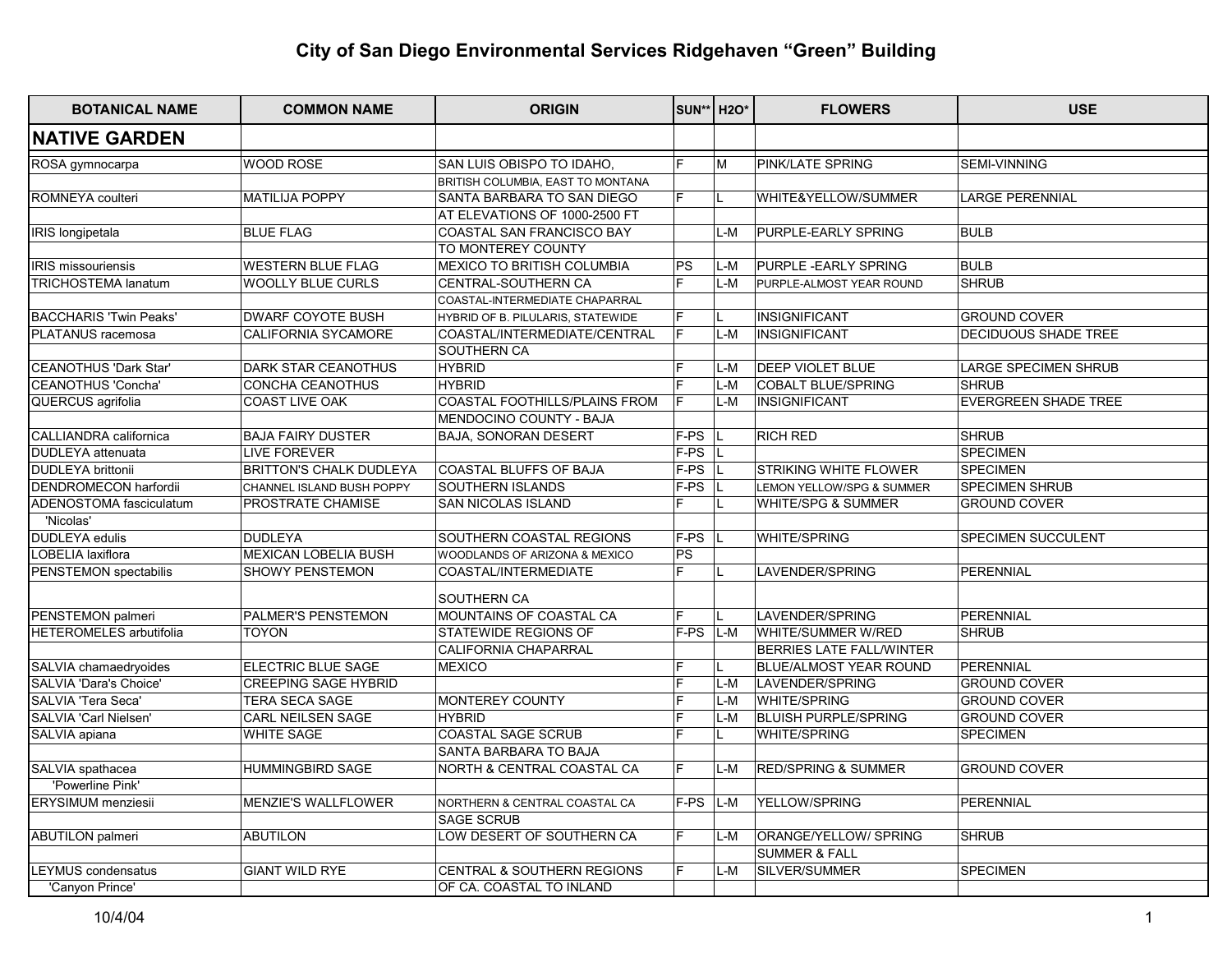| ESCHSCHOLZIA californica           | <b>CALIFORNIA POPPY</b>       | INTERIOR VALLEYS, MAINLY                  | F                      | L-M          | <b>GOLDEN ORANGE/SUMMER</b>       | PERENNIAL                    |
|------------------------------------|-------------------------------|-------------------------------------------|------------------------|--------------|-----------------------------------|------------------------------|
|                                    |                               | SACRAMENTO AND SAN JOAQUIN                |                        |              |                                   |                              |
| POTENTILLA gracillis               | <b>CINQUEFOIL</b>             | <b>WESTERN AMERICA</b>                    | PS                     | lM.          | YELLOW/SPRING                     | PERENNIAL                    |
| SISYRINCHIUM bellum                | <b>BLUE-EYED GRASS</b>        | STATEWIDE CA. COASTAL-INLAND              | $\overline{F}$         | L-M          | PURPLE/SPRING                     | PERENNIAL                    |
| <b>AQUILEGIA pubescens</b>         | <b>COLUMBINE</b>              | MARIPOSA TO TULARE CO., CA.               | $\overline{\text{PS}}$ | ١M           | YELLOW/SPRING                     | PERENNIAL                    |
|                                    |                               | ELEVATIONS OF 9-12,000FT                  |                        |              |                                   |                              |
|                                    |                               |                                           | F                      |              |                                   |                              |
| MIMULUS aurantiacus                | STICKEY MONKEY FLOWER         | CENTRAL/SOUTHERN CA.<br>COASTAL TO INLAND |                        | L            | <b>CORAL/SPRING</b>               | PERENNIAL                    |
| <b>YUCCA</b> whippleii             | OUR LORD'S CANDLE             | SOUTHERN CA. INTERMEDIATE REGIONS         | F                      |              | WHITE/SPRING                      | SPECIMEN/TEXTURE             |
|                                    |                               |                                           |                        |              |                                   |                              |
| <b>NATIVE/MEDITERRANEAN GARDEN</b> |                               |                                           |                        |              |                                   |                              |
| EUPHORBIA cotinifolia              | <b>CARIBBEAN COPPER PLANT</b> | <b>TROPICAL AMERICA</b>                   | F-PS                   | L-M          | <b>WHITE/SUMMER</b>               | <b>DECIDUOUS PATIO TREE</b>  |
| EUPHORBIA milii 'Big Red'          | <b>CROWN OF THORNS</b>        | MADAGASCAR                                | F-PS                   | L-M          | RED/YEAR AROUND                   | SHRUB/SPECIMEN               |
| KALANCHOE englerii                 | NO COMMON NAME                | TROPICAL/SUBTROPICAL AFRICA               | PS                     | $L-M$        | ORANGE/SPRING & SUMMER            | <b>GROUND COVER</b>          |
|                                    |                               | AND MADAGASCAR                            |                        |              |                                   |                              |
| KALANCHOE thyrsiflora              | <b>NO COMMON NAME</b>         | <b>SOUTH AFRICA</b>                       | F-PS                   |              | YELLOW/VARIES                     | <b>SPECIMEN/FILLER PLANT</b> |
| ROSMARINUS 'Tuscan Blue'           | <b>UPRIGHT ROSEMARY</b>       | MEDITERRANEAN REGIONS                     | $F-PS$                 | IL.          | <b>BLUE/FALL &amp; WINTER</b>     | <b>LARGE SHRUB</b>           |
| EPILOBIUM californicum             | <b>CALIFORNIA FUSCHIA</b>     | <b>COASTAL RANGES FROM</b>                | E                      | IL.          | ORANGE/SUMMER                     | <b>GROUND COVER</b>          |
|                                    |                               | MENDOCINO TO SO. CA                       |                        |              |                                   |                              |
| <b>CEANOTHUS 'Heart's Desire'</b>  | HEART'S DESIRE CEANOTHUS      | <b>HYBRID</b>                             | F                      | L.           | <b>DEEP BLUE/SPRING</b>           | <b>GROUND COVER</b>          |
| CHAMELAUCIUM uncinatum             | <b>GERALDTON WAX FLOWER</b>   | <b>WESTERN AUSTRALIA</b>                  | E                      | IL.          | REDDISH/PURPLE-WINTER             | SPECIMEN/SHRUB               |
| 'University'                       |                               |                                           |                        |              |                                   |                              |
| <b>YUCCA</b> rostrata              | <b>BEARD YUCCA</b>            | S.E. USA, NORTHERN MEXICO                 | E                      | L            | <b>WHITE/SPRING</b>               | <b>SPECIMEN</b>              |
| HETEROMELES arbutifolia            | TOYON                         | CA. COASTAL RANGES, SIERRA                | $F-PS$                 | L-M          | WHITE/SUMMER                      | <b>LARGE SHRUB</b>           |
|                                    |                               | NEVADA FOOTHILLS, BAJA                    |                        |              | <b>RED BERRIES/WINTER</b>         |                              |
| JUSTICIA spicigera 'Inca Queen'    | <b>MOHINTLI</b>               | <b>MEXICO TO CENTRAL AMERICA</b>          |                        |              | CORAL/ALMOST YEAR 'ROUND          | PERENNIAL                    |
| SALVIA greggii                     | <b>AUTUMN SAGE</b>            | <b>TEXAS/MEXICO</b>                       | F-PS                   | $\mathsf{M}$ | VARIES/WINTER, SPRING             | <b>SMALL SHRUB</b>           |
| DROUGHT TOLERANT SHADE GARDEN      |                               |                                           |                        |              |                                   |                              |
|                                    |                               |                                           |                        |              |                                   |                              |
| ALOE striata                       | <b>CORAL ALOE</b>             | SOUTHEASTERN CAPE OF AFRICA               | F-PS                   | LOW          | ORANGE/WINTER                     | <b>SPECIMEN</b>              |
| KALANCHOE englerii                 | No Common Name                | TROPICAL/SUBTROPICAL AFRICA               | F-PS                   | LOW          | <b>ORANGE/WINTER &amp; SUMMER</b> | <b>GROUND COVER</b>          |
|                                    |                               | AND MADAGASCAR                            |                        |              |                                   |                              |
| <b>KALANCHOE beharensis</b>        | <b>VELVET ELEPHANT EAR</b>    | <b>MADAGASCAR</b>                         | $F-PS$                 | LOW          | YELLOW/LATE WINTER                | SPECIMEN/SMALL TREE          |
| EUPHORBIA cotinifolia              | <b>CARIBBEAN COPPER PLANT</b> | <b>TROPICAL AMERICA</b>                   | F-PS                   | L.           | <b>WHITE/SUMMER</b>               | <b>DECIDUOUS PATIO TREE</b>  |
| NANDINA domestica 'Compacta'       | HYBRID HEAVENLY BAMBOO        | CHINA, JAPAN                              | $F-PS$                 | L-M          | <b>WHITESPRING</b>                | <b>SHRUB</b>                 |
| PODOCARPUS henkelii                | LONG LEAF YELLOWOOD           | SOUTH AFRICA                              | $F-PS$                 | M            | <b>INSIGNIFICANT</b>              | <b>EVERGREEN TREE</b>        |
| <b>ECHEVERIA</b> species           | <b>HENS AND CHICKS</b>        | <b>MEXICO</b>                             | F-PS                   | L-M          | PINK/FALL-SPRING                  | <b>FILLER/ROCK GARDENS</b>   |
| JUNIPERUS horizontalis             | PROSTRATE JUNIPER             | NOVA SCOTIA, MASSACHUSETTS                | F-PS                   |              | <b>NONE</b>                       | <b>GROUND COVER</b>          |
| 'Blue Chip'                        |                               | MINNESOTA, NEW YORK, MONTANA              |                        |              |                                   |                              |
| <b>SYCAMORE WOODLAND</b>           |                               |                                           |                        |              |                                   |                              |
| PODOCARPUS macrophylla             | <b>YEW PINE</b>               | EASTERN CHINA, JAPAN                      | PS                     | lм           | INSIGNIFICANT                     |                              |
| PHORMIUM 'Bronze Baby'             | <b>BRONZE BABY FLAX</b>       | <b>NEW ZEALAND</b>                        | PS                     | L-M          | <b>RED/SUMMER</b>                 | SPECIMEN/TEXTURE             |
| PHORMIUM 'Tom Thumb'               | TOM THUMB FLAX                | <b>NEW ZEALAND</b>                        | PS                     | L-M          | <b>RED/SUMMER</b>                 | SPECIMEN/TEXTURE             |
| PHORMIUM 'Apricot Queen"           | <b>APRICOT QUEEN FLAX</b>     | <b>NEW ZEALAND</b>                        | $\overline{\text{PS}}$ | L-M          | <b>RED/SUMMER</b>                 | SPECIMEN/TEXTURE             |
|                                    |                               |                                           |                        |              |                                   |                              |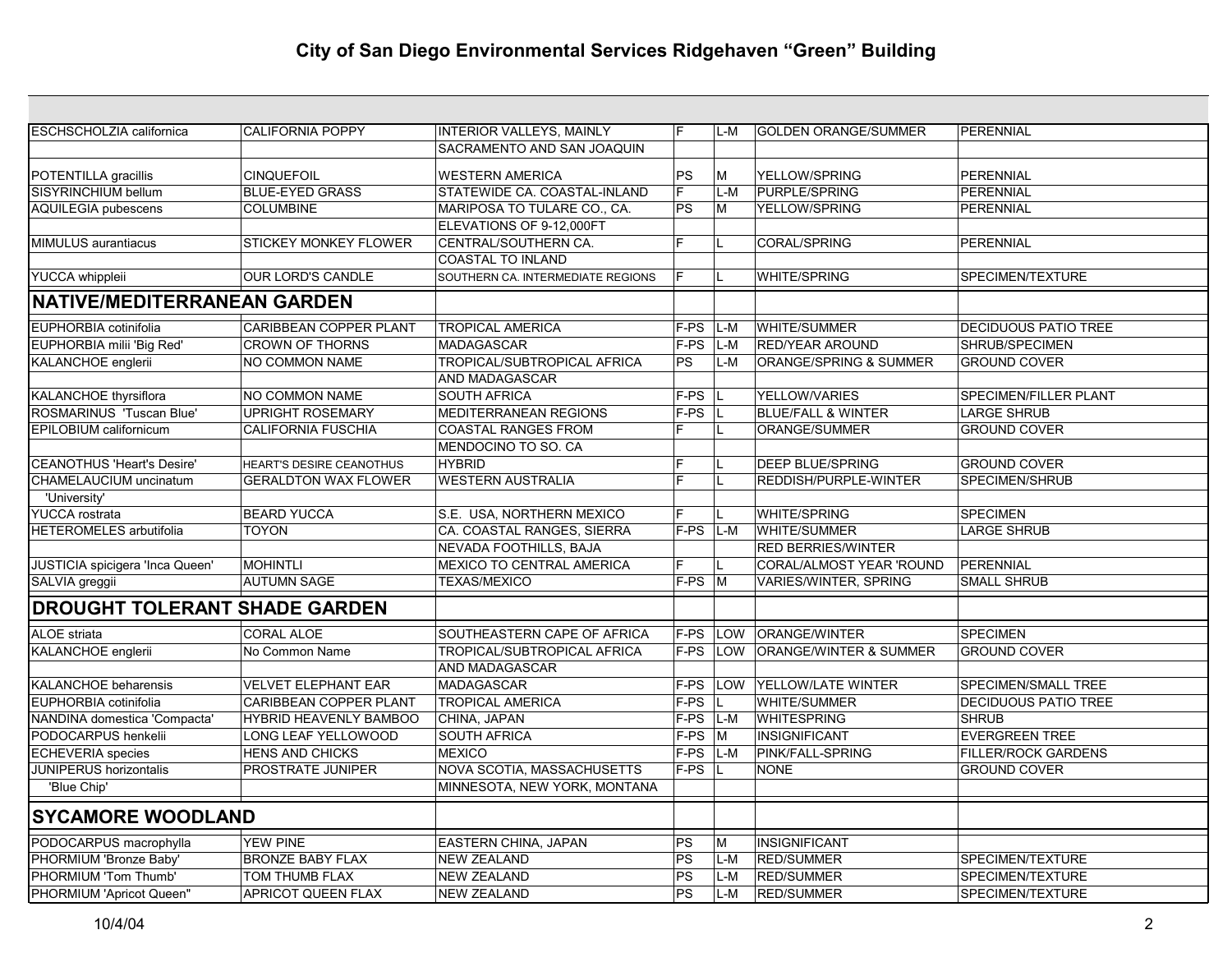| <b>BOTANICAL NAME</b>              | <b>COMMON NAME</b>           | <b>ORIGIN</b>                           | SUN** H2O*               |                         | <b>FLOWERS</b>                  | <b>USE</b>                      |
|------------------------------------|------------------------------|-----------------------------------------|--------------------------|-------------------------|---------------------------------|---------------------------------|
| <b>BERBERIS</b> repens             | <b>CREEPING MAHONIA</b>      | NORTHERN CA. TO BRITISH COLUMBIA        | $\overline{PS}$          |                         | <b>YELLOW/SPRING</b>            | <b>GROUND COVER/SMALL AREAS</b> |
| CAMELLIA japonica                  | <b>JAPANESE CAMELLIA</b>     | JAPAN, KOREA, CHINA                     | S                        | L-M                     | MANY COLORS/WINTER              | <b>LARGE SHRUB</b>              |
| OPHIOPOGON jaburan                 | <b>BIG BLUE LILY TURF</b>    | CHINA/JAPAN                             | $\overline{PS}$          | L-M                     | PURPLE/SUMMER                   | SMALL SHRUB/TEXTURE             |
| FESTUCA ovina 'Glauca'             | <b>BLUE FESCUE</b>           | <b>EUROPE</b>                           | $F-PS$                   | M                       | SILVER/SUMMER                   | <b>FILLER</b>                   |
| PELARGONIUM                        | NO COMMON NAME               | <b>HYBRID</b>                           | F-PS                     | $\overline{\mathsf{M}}$ | ORANGE/WARM MONTHS              | SMALL SCALE GROUND COVER        |
| 'Vancouver Bicentennial'           |                              |                                         |                          |                         |                                 |                                 |
| <b>ABELIA 'Francis Mason'</b>      | <b>VARIEGATED ABELIA</b>     | HYBRID FROM EASTERN ASIA/MEXICO F-PS    |                          | ١M                      | PINK ALMOST YEAR AROUND         | <b>SHRUB FOR MASSING</b>        |
| JUNCAS patens                      | CALIFORNIA GREY RUSH         | SANTA BARBARA TO WASHINGTON             | E                        | H                       | <b>BROWN/YEAR AROUND</b>        | SPECIMEN/TEXTURE                |
| KALANCHOE pumila                   | <b>KALANCHOE</b>             | <b>CENTRAL MADAGASCAR</b>               | $\overline{\text{PS}}$   | L-M                     | PINK/SPRING-SUMMER              | <b>GROUND COVER</b>             |
| NANDINA domestica                  | <b>HEAVENLY BAMBOO</b>       | CHINA/JAPAN                             | F-PS                     | L-M                     | <b>WHITE/LATE SPRING</b>        | <b>SHRUB</b>                    |
| <b>HEUCHERA</b> sanguinea          | <b>CORAL BELLS</b>           | NEW MEXICO-ARIZONA                      | PS                       | lM.                     | CORAL/SPRING                    | <b>SMALL SHRUB</b>              |
| <b>JUNIPERUS horizontalis</b>      | PROSTRATE JUNIPER            | NOVA SCOTIA, MASSACHUSETTS,             | F-PS                     | $L-M$                   | <b>NONE</b>                     | <b>GROUND COVER</b>             |
| 'Blue Chip'                        |                              | MINNESOTA, NEW YORK, MONTANA            |                          |                         |                                 |                                 |
| <b>IRIS missouriensis</b>          | WESTERN BLUE FLAG            | WESTERN, CENTRAL N. AMERICA             | PS                       | L-M                     | PURPLE/SPRING                   | <b>BULB</b>                     |
| PELARGONIUM revitormo              | <b>SCENTED GERANIUM</b>      | <b>SOUTH AFRICA</b>                     | $\overline{\mathsf{PS}}$ | L-M                     | SHOCKING PINK/YEAR AROUND       | <b>SHRUB</b>                    |
| RIBES viburnifolium                | <b>EVERGREEN CURRANT</b>     | CATALINA ISLAND, BAJA                   | <sub>S</sub>             | M                       | <b>RED/SPRING</b>               | <b>GROUND COVER/SHRUB</b>       |
| PITTOSPORUM crassifolium           | <b>KARO</b>                  | <b>NEW ZEALAND</b>                      | $F-PS$                   | L-M                     | WHITE&RED/SPRING                | <b>SHRUB</b>                    |
| 'Nana'                             |                              |                                         |                          |                         |                                 |                                 |
| ZAMIA fischerii                    | <b>FERN CYCAD</b>            | <b>CENTRAL MEXICO</b>                   | F-PS                     | $\mathsf{M}$            | <b>CONES</b>                    | SPECIMEN OR MASSING             |
| ZAMIA furfuracea                   | <b>CARDBOARD PALM</b>        | SOUTHEASTERN COASTAL MEXICO             | $F-PS$ M                 |                         | <b>CONES</b>                    | <b>SPECIMEN</b>                 |
| <b>URBAN FOREST</b>                |                              |                                         |                          |                         |                                 |                                 |
| <b>ACACIA</b> stenophylla          | SHOESTRING ACACIA            | <b>AUSTRALIA</b>                        | F                        |                         | <b>CREAMY WHITE/LATE WINTER</b> | <b>EVERGREEN SHADE TREE</b>     |
| <b>CHITALPA</b> tashkentensis      | <b>CHITALPA</b>              | <b>HYBRID</b>                           | E                        |                         |                                 | DECIDUOUS SHADE TREE            |
| 'Pink Dawn'                        |                              | CHITALPA bignonoidesxCHILOPSIS linearis |                          | $L-M$                   | <b>PASTEL PINK/SUMMER</b>       |                                 |
| ULMUS parvifolia                   | <b>CHINESE ELM</b>           | CHINA AND JAPAN                         | F                        | M                       | <b>INSIGNIFICANT</b>            | SEMI-EVERGREEN SHADE TREE       |
| PLATANUS racemosa                  | CALIFORNIA SYCAMORE          | CENTRAL/SOUTHERN CA                     | F                        | M                       | <b>INSIGNIFICANT</b>            | DECIDUOUS SHADE TREE            |
| LAGERSTROEMIA 'Muskogee'           | <b>CRAPE MYRTLE</b>          | <b>BELIEVED TO ORIGINATE IN CHINA</b>   | E                        | M                       | MANY COLORS/ MID-SUMMER         | SMALL DECIDUOUS SHADE TREE      |
| DIOON spinulosum                   | SPINY DIOON                  | <b>MEXICO</b>                           | F-PS                     | $\overline{\mathsf{M}}$ | CONES                           | <b>SPECIMEN</b>                 |
| <b>ALOE buhrii</b>                 | <b>BUHR'S ALOE</b>           | HIGH ELEVATIONS/SOUTHEAST               | PS                       |                         | ORANGE-RED/SPRING               | <b>SPECIMEN</b>                 |
|                                    |                              | <b>CAPE OF AFRICA</b>                   |                          |                         |                                 |                                 |
| <b>BOUGAINVILLEA 'Bangkok Red'</b> | <b>UPRIGHT BOUGAINVILLEA</b> | <b>SUBTROPICAL SOUTH AMERICA</b>        | F                        | L                       | <b>MAGENTA/YEAR AROUND</b>      | <b>SPECIMEN</b>                 |
| SEDUM spectabile 'Autumn Joy'      | <b>SHOWY SEDUM</b>           | <b>CHINA AND KOREA</b>                  | F-PS                     | L-M                     | <b>SMOKEY PINK/FALL</b>         | <b>PERENNIAL</b>                |
| <b>HESPERALOE</b> parviflora       | <b>RED YUCCA</b>             | MEXICO/SOUTHEAST TEXAS                  | F                        |                         | CORAL/SUMMER                    | SPECIMEN/TEXTURE                |
| LEPTOSPERMUM scoparium             | <b>TEA TREE BUSH</b>         | NEW ZEALAND, TASMANIA                   | E                        | L-M                     | RED/FALL/WINTER/SPRING          | LARGE SHRUB/SOURCE OF VITAMIN C |
| 'Ruby Glow'                        |                              |                                         |                          |                         |                                 |                                 |
| ROSMARINUS 'Tuscan Blue'           | <b>UPRIGHT ROSEMARY</b>      | MEDITERRANEAN REGIONS                   | F-PS                     | L                       | <b>BLUE/FALL/WINTER</b>         | <b>LARGE SHRUB</b>              |
| ROSMARINUS officinalis prostratus  | <b>PROSTRATE ROSEMARY</b>    | MEDITERRANEAN REGIONS                   | F-PS                     | L.                      | <b>BLUE/FALL/WINTER</b>         | <b>GROUND COVER</b>             |
| <b>ERIGERON karvinskianus</b>      | SANTA BARBARA DAISY          | MEXICO/CENTRAL AMERICA                  | F                        | L-M                     | WHITE/FALL/WINTER/SPRING        | <b>SMALL SHRUB</b>              |
| ELEAGNUS ebbingei 'Gilt Edge"      | <b>VARIEGATED ELEAGNUS</b>   | <b>UNKNOWN</b>                          | F                        | L-M                     | <b>FRAGRANT WHITE/ FALL</b>     |                                 |
| PHORMIUM 'Pink Stripe'             | PINK STRIPE FLAX             | <b>NEW ZEALAND</b>                      | $\overline{\mathsf{PS}}$ | L-M                     | <b>RED/SUMMER</b>               | SPECIMEN/TEXTURE                |
| PHORMIUM tenax Bronze              | <b>BRONZE FLAX</b>           | <b>NEW ZEALAND</b>                      | $\overline{PS}$          | $L-M$                   | <b>RED/SUMMER</b>               | SPECIMEN/TEXTURE                |
| LESSINGIA flaginifolia             | NO COMMON NAME               | <b>UNKNOWN</b>                          | $\overline{F}$           | L                       |                                 | GROUND COVER TO 8 FT. WIDE      |
| 'Silver Carpet'                    |                              |                                         |                          |                         |                                 |                                 |
| CRASSULA perforata                 | <b>STONECROP</b>             | S. AFRICA/CAPE PROVINCE                 | PH                       |                         | <b>WHITE/EARLY SPRING</b>       | SMALL FILLER/GROUND COVER       |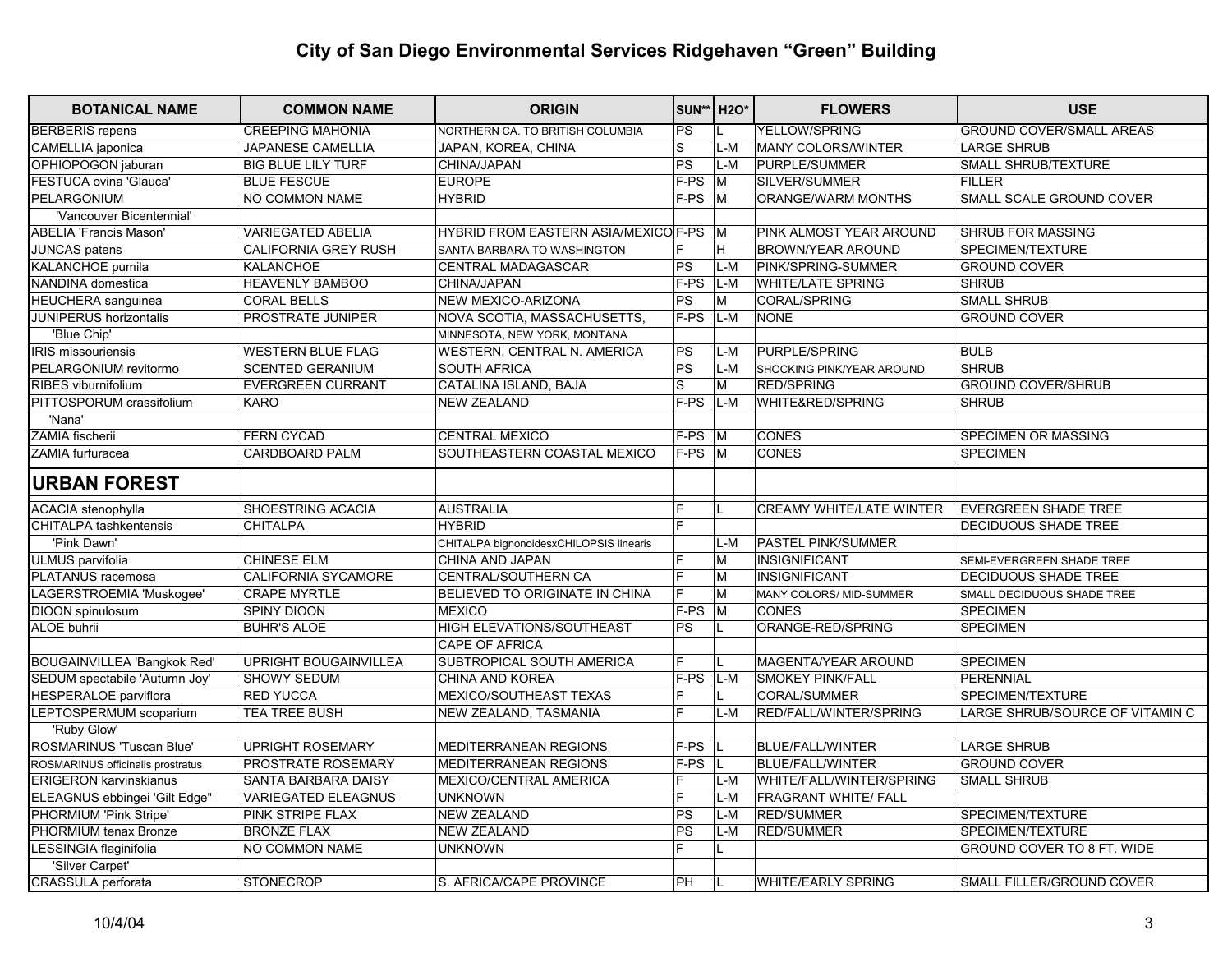| <b>BOTANICAL NAME</b>                | <b>COMMON NAME</b>                            | <b>ORIGIN</b>                  | SUN** H2O*     |       | <b>FLOWERS</b>               | <b>USE</b>                                              |
|--------------------------------------|-----------------------------------------------|--------------------------------|----------------|-------|------------------------------|---------------------------------------------------------|
| <b>ALOE</b> vasillans                | <b>NO COMMON NAME</b>                         | <b>SAUDIA ARABIA/YEMEN</b>     | $S-PS$         | $L-M$ | ORANGE/YELLOW/FALL           | <b>SPECIMEN</b>                                         |
| <b>LANTANA 'Irene'</b>               | <b>LANTANA</b>                                | <b>TROPICAL AMERICA</b>        |                | L-M   | MAGENTA-SPG, SUMMER, FALL    | GROUND COVER OR SHRUB                                   |
| CEPHALOPHYLLUM 'Red Spike'           | RED SPIKE ICEPLANT                            | SOUTH AFRICA'S CAPE PROVINCE   | F              |       | <b>RED/LATE WINTER</b>       | <b>GROUND COVER/SMALL AREAS</b>                         |
| <b>BOUGAINVILLEA</b>                 | JAMES WALKER BOUG.                            | SUBTROPICAL SOUTH AMERICA      | E              |       | SHOCKING PINK/YEAR 'ROUND    | <b>VINE</b>                                             |
| 'James Walker'                       |                                               |                                |                |       |                              |                                                         |
| <b>BOUGAINVILLEA</b>                 | WHITE BOUGAINVILLEA                           | SUBTROPICAL SOUTH AMERICA      | F              | L     | PEARL WHITE/YEAR 'ROUND      | <b>VINE</b>                                             |
| 'JAMAICA WHITE'                      |                                               |                                |                |       |                              |                                                         |
| LAVANDULA dentata                    | <b>FRENCH LAVENDER</b>                        | <b>WESTERN MEDITERRANEAN</b>   | F-PS           |       | PASTEL PURPLE/YEAR AROUND    | <b>SHRUB</b>                                            |
| <b>COTTAGE GARDEN</b>                |                                               |                                |                |       |                              |                                                         |
| LAGERSTROEMIA 'Muskogee'             | <b>CRAPE MYRTLE</b>                           | BELIEVED TO ORIGINATE IN CHINA | F              | M     | MANY COLORS/ MID-SUMMER      | SMALL DECIDUOUS SHADE TREE                              |
| <b>EUPHORBIA 'Tropical Fiesta"</b>   | <b>TROPICAL CROWN OF THORNS HYBRID</b>        |                                | $F-PS$         | $M-L$ | MANY COLORS/YEAR 'ROUND      | SPECIMEN OR FOR MASSING                                 |
| PEROVSKIA atriplicifolia             | <b>RUSSIAN SAGE</b>                           | WESTERN ASIA/HIMILAYAN MTNS    | F              | M-L   | LAVENDER/ LATE SUMMER - FALL | PERENNIAL                                               |
| <b>ACHILLEA</b> millefolium          | <b>YARROW</b>                                 | <b>EUROPE/TEMPERATE ASIA</b>   | E              |       | MANY COLORS/YEAR AROUND      | PERENNIAL                                               |
| PHLOMIS fruticosa                    | JERUSALEM SAGE                                | SOUTHERN EUROPE                | F              | L.    | YELLOW/SPRING                | PERENNIAL                                               |
| PENSTEMON gloxinoides                | <b>BEARD'S TONGUE</b>                         | <b>HYBRID</b>                  | E              | M     | MANY COLORS/SUMMER/FALL      | PERENNIAL                                               |
| PHORMIUM 'Tricolor'                  | <b>TRICOLOR FLAX</b>                          | <b>NEW ZEALAND</b>             | PS             | L-M   | <b>RED/SUMMER</b>            | SPECIMEN/TEXTURE                                        |
| <b>ARCTOTIS hybrid</b>               | <b>ARCTOTIS</b>                               | SPECIES/NAMAQUALAND, S. AFRICA | E              | L-M   | <b>SEVERAL COLORS/WINTER</b> | <b>GROUND COVER</b>                                     |
| <b>ARCTOTIS 'Silver Lining'</b>      | <b>UNKNOWN</b>                                | <b>UNKNOWN</b>                 | $\overline{F}$ | $L-M$ | YELLOW/SPRING - SUMMER       | SMALL SCALE GROUND COVER                                |
| CENTAUREA cineraria                  | DUSTY MILLER/CORN FLOWER MEDITERRANEAN REGION |                                | F              |       | PURPLE - SPORADICALLY        | <b>PERENNIAL</b>                                        |
| LEPTOSPERMUM 'Pink Pearl'            | <b>TEA TREE BUSH</b>                          | <b>NEW ZEALAND</b>             | E              | L-M   | PINK/FALL THRU SPRING        | <b>SHRUB</b>                                            |
| SALVIA leucantha                     | <b>MEXICAN SAGE</b>                           | <b>MEXICO</b>                  | E              | L-M   | PURPLE/YEAR AROUND           | <b>PERENNIAL</b>                                        |
| <b>AEONIUM 'Sunburst'</b>            | <b>AEONIUM</b>                                | CANARY ISLANDS, NORTH AFRICA   | F-PS           |       | <b>CHARTREUSE-WINTER</b>     | SUCCULENT/SPECIMEN                                      |
| CEPHALOPHYLLUM 'Red Spike'           | <b>RED SPIKE ICEPLANT</b>                     | SOUTH AFRICA'S CAPE PROVINCE   | F              |       | <b>RED/LATE WINTER</b>       | <b>GROUND COVER/SMALL AREAS</b>                         |
| <b>HELICTOTRICHON</b> sempervirens   | <b>BLUE OAT GRASS</b>                         | WESTERN MEDITERRANEAN REGION   | F              | M     | SILVER/SUMMER/FALL           | SPECIMEN/TEXTURE                                        |
| COLEONEMA album                      | WHITE BREATH OF HEAVEN                        | <b>SOUTH AFRICA</b>            | F              | L-M   | WHITE/WINTER/SPRING          | <b>SHRUB</b>                                            |
| COLEONEMA pulchrum                   | PINK BREATH OF HEAVEN                         | <b>SOUTH AFRICA</b>            | E              | L-M   | PINK/WINTER/SPRING           | <b>SHRUB</b>                                            |
| <b>COREOPSIS 'Early Sunrise'</b>     | <b>COREOPSIS</b>                              | SOUTHEAST/CENTRAL USA          | E              | L-M   | GOLDEN YELLOW/SPRING - FALL  | PERENNIAL                                               |
| <b>BULBINE frutescens 'Hallmark'</b> | <b>BULBINE</b>                                | <b>SOUTH AFRICA</b>            | E              | $L-M$ | ORANGE/YEAR AROUND           | PERENNIAL                                               |
| <b>DIANTHUS</b> species              | <b>CARNATION</b>                              |                                |                |       |                              |                                                         |
| <b>EVOLVULUS</b> glomeratus          | <b>EVOLVULUS</b>                              | <b>BRAZIL</b>                  | F-PS           | ÌМ.   | <b>DARK BLUE/SUMMER</b>      | <b>PERENNIAL</b>                                        |
| <b>HERB/EDIBLE GARDEN</b>            |                                               |                                |                |       |                              | *MEDICINAL USE                                          |
| <b>BORAGO officinalis</b>            | <b>BORAGE</b>                                 | <b>EUROPE</b>                  | F-PS           | $M-H$ | BLUE/SPRING-SUMMER           | *FEVERS, KIDNEY ACTIVITY                                |
| PELARGONIUM species                  | <b>SCENTED GERANIUMS</b>                      | <b>SOUTH AFRICA</b>            | F-PS           | L-M   | <b>MANY COLORS - SPRING</b>  | *ESSENTIAL OIL                                          |
| ROSMARINUS officinalis prostratus    | <b>ROSEMARY</b>                               | <b>MEDITERRANEAN REGIONS</b>   | F-PS           | L-M   | <b>BLUE/WINTER</b>           | *HAIR WASH FOR DANDRUFF                                 |
| DIGITALIS purpurea                   | <b>FOXGLOVE</b>                               | EUROPE/MEDITERRANEAN REGION    | PS             | H-M   | PINK/WHITE-EARLY SUMMER      | <b>INCREASES ACTIVITY IN MUSCLES</b>                    |
|                                      |                                               |                                |                |       |                              | PARTICULARY THE HEART                                   |
| SATUREJA douglasii                   | YERBA BUENA                                   | WEST SAN DIEGO COUNTY          | F-PS           | $L-M$ | <b>WHITE/SPRING</b>          | *MOUTHWASH, ANTISEPTIC                                  |
| SATUREJA montana                     | <b>WINTER SAVORY</b>                          | <b>NORTHERN HEMISPHERE</b>     | F.             | M     | WHITE W/PINK/SUMMER          | *SALT/PEPPER SUBSTITUTE                                 |
| <b>HYPERICUM</b> perforatum          | ST. JOHN'S WORT                               | <b>EUROPE</b>                  | PS             | M-H   | YELLOW/SUMMER                | *DEPRESSION, NERVOUS ANXIETY                            |
| ECHINACEA angustifolia               | CONEFLOWER                                    | <b>USA</b>                     | E              | $L-M$ | PINK/SUMMER-FALL             | *INCREASES IMMUNITY                                     |
| <b>HELICHRYSUM italicum</b>          | <b>CURRY PLANT</b>                            | <b>CORSICA</b>                 | F              |       |                              | DARK YELLOW/SPRING/SUMMER *HELICHYRISUM OIL FOR SCARING |
| LAVANDULA intermedia 'Provence'      | PROVENCE LAVENDER                             | WESTERN MEDITERRANEAN          | F-PS           | $L-M$ | PURPLE/YEAR AROUND           | *ESSENTIAL OIL                                          |
| LAVANDULA 'Goodwins Creek'           | GOODWINS CREEK LAVENDER                       | <b>HYBRID</b>                  | F-PS           | L-M   | PURPLE/YEAR AROUND           | ORNAMENTAL                                              |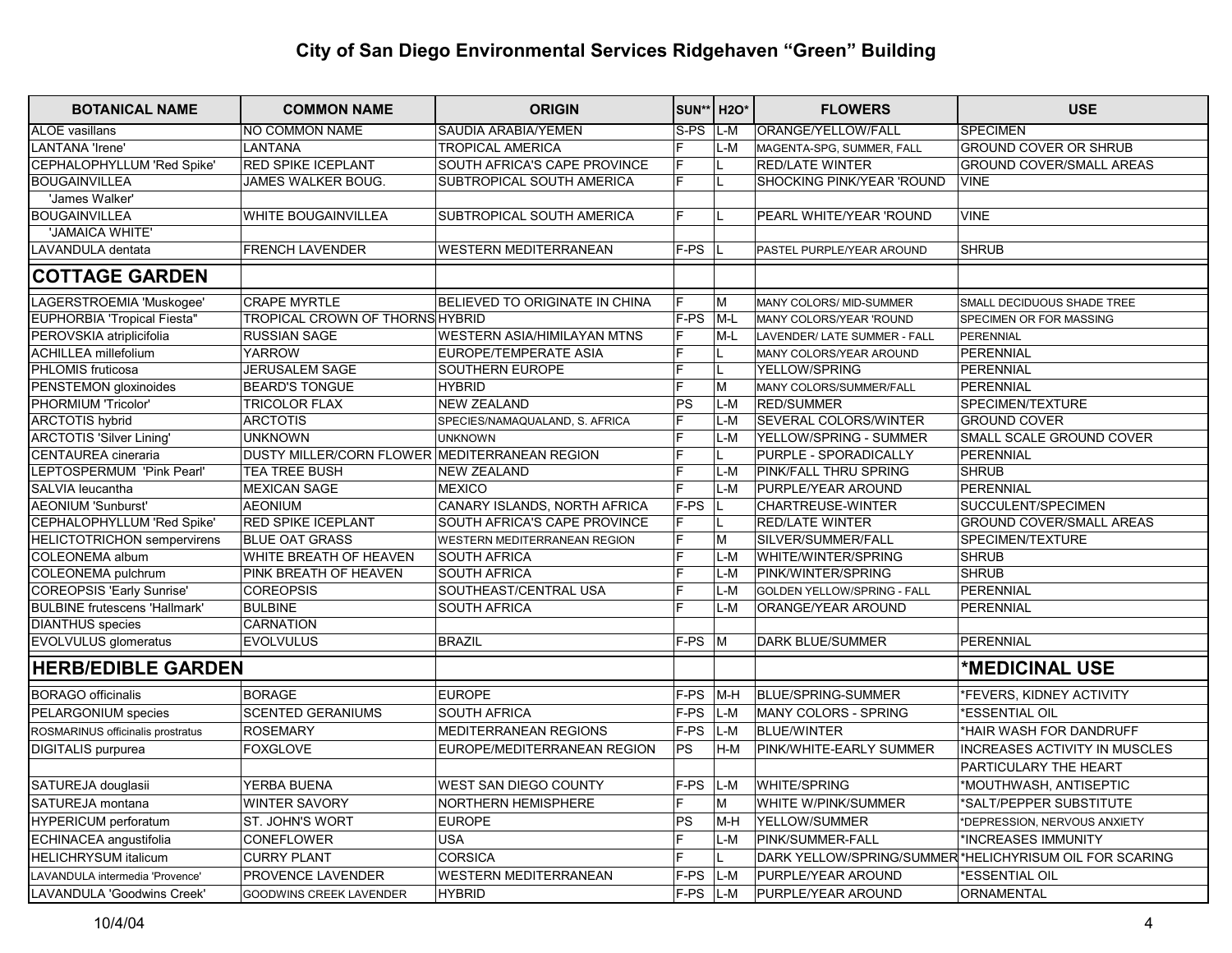| <b>BOTANICAL NAME</b>               | <b>COMMON NAME</b>         | <b>ORIGIN</b>                    |      | <b>SUN** H2O*</b> | <b>FLOWERS</b>                         | <b>USE</b>                     |
|-------------------------------------|----------------------------|----------------------------------|------|-------------------|----------------------------------------|--------------------------------|
| ROSA 'Moon River'                   | WHITE GROUND COVER ROSE    | <b>HYBRID</b>                    | F    | H                 | <b>WHITE/SPRING</b>                    | *HIPS/VITAMIN C, ESSENTIAL OIL |
| ROSA 'Sunrunner'                    | YELLOW GROUND COVER ROSE   | <b>HYBRID</b>                    | F    | H.                | YELLOW/SPRING/SUMMER                   | *HIPS/VITAMIN C, ESSENTIAL OIL |
| <b>ASCLEPIAS</b> tuberosa           | <b>BUTTERFLY WEED</b>      | <b>EASTERN U.S.</b>              | F    | lm-H              | YELLOW/ORANGE/RED                      | *PROMOTES PERSPIRATION         |
|                                     |                            |                                  |      |                   | <b>SPRING THRU FALL</b>                |                                |
| ALOE barbadensis                    | <b>ALOE VERA</b>           | ARABIA/NORTHERN AFRICA           | F-PS |                   | YELLOW/WINTER                          | *BURNS, INTERNAL CLEANSING     |
| SALVIA officinalis                  | <b>COMMON SAGE</b>         | SPAIN, BALKANS, NORTH AFRICA     | F-PS | L-M               | LAVENDER/SPRING                        | PRIMARILY CULINARY USE         |
| SALVIA sclarea                      | <b>CLARY SAGE</b>          | SOUTHERN EUROPE/CENTRAL ASIA     | F    | $L-M$             | LAVENDER BLUE/SPRING                   | <b>ESSENTIAL OIL/POTPOURRI</b> |
| SALVIA coccinea                     | <b>TROPICAL SAGE</b>       | MEXICO                           | F-PS | M                 | <b>MANY COLORS/SUMMER</b>              | <b>ORNAMENTAL</b>              |
| SALVIA officinalis 'Holt's Mammoth' | HOLT'S MAMMOTH SAGE        | MEDITERRANEAN REGIONS            | F-PS | lм                | <b>VIOLET SHADES/SUMMER</b>            | <b>CULINARY</b>                |
| SALVIA 'Equador'                    | <b>EQUADORIAN SAGE</b>     | <b>HYBRID</b>                    | F-PS | M-H               | <b>BLUE-YEAR AROUND</b>                | ORNAMENTAL                     |
| <b>TEUCRIUM X lucidrys</b>          | <b>GERMANDER</b>           | EUROPE/SOUTHWEST ASIA            | F-PS | $L-M$             | PURPLE/SUMMER                          | *SKIN DISORDERS, BLOOD         |
| <b>ACHILLEA</b> tomentosa           | <b>WOOLLY YARROW</b>       | EUROPE/WESTERN ASIA              |      |                   | YELLOW/SUMMER                          |                                |
| ACHILLEA "Moonshine"                | <b>YARROW</b>              | <b>HYBRID</b>                    | E    |                   | YELLOW/YEAR AROUND                     | ORNAMENTAL                     |
| STACHYS lanata                      | <b>LAMB'S EARS</b>         | <b>CAUCASUS TO PERSIA</b>        | F-PS |                   | MAUVE/SUMMER                           | ORNAMENTAL                     |
| PELARGONIUM crispum Var.            | VARIEGATED LEMON SCENTED   | CAPE PROVINCE/SOUTH AFRICA       | F-PS |                   | PINK/SUMMER                            | *ESSENTIAL OIL                 |
|                                     | <b>GERANIUM</b>            |                                  |      |                   |                                        |                                |
| PELARGONIUM 'Mabel Grey'            | <b>SCENTED GERANIUM</b>    | <b>SOUTH AFRICAN HYBRID</b>      | F-PS |                   | PINK/SUMMER                            | *ESSENTIAL OIL                 |
| CHRYSANTHEMUM parthenium            | FEVERFEW                   | EUROPE/CAUCASUS                  | Е    | H                 | DAISIES/SUMMER                         | *COUGHS, WHEEZING.             |
| <b>TULBAGHIA fragrans</b>           | ORNAMENTAL GARLIC          | AFRICA                           | E    | M                 | <b>WHITE/YEAR AROUND</b>               | ORNAMENTAL                     |
| <b>ORTHOSIPHON labiatus</b>         | SHELL BUSH                 | <b>UNKNOWN</b>                   | F-PS | M                 | PURPLE/ UNKNOWN                        | ORNAMENTAL                     |
| <b>CALENDULA officinalis</b>        | <b>CALENDULA</b>           | SOUTHERN EUROPE                  |      | M                 | ORANGE/YELLOW/WINTER                   | *ANTI-INFLAMMATORY             |
| CENTELLA asiatica                   | <b>GOTU KOLA</b>           |                                  | F-PS | H.                | <b>RED/SPRING</b>                      | *IMPROVES MENTAL FUNCTION      |
| <b>TALINUM</b> paniculatum          | JEWEL'S OF OPAR            | <b>CENTRAL AMERICA</b>           | E    | L-M               | PINK/SPG, SUMMER, FALL                 | ORNAMENTAL                     |
| 'Kingswood Gold'                    |                            |                                  |      |                   |                                        |                                |
| <b>LEONITIS leonurus</b>            | <b>DWARF LION'S TAIL</b>   | <b>SOUTH AFRICA</b>              | F.   |                   | ORANGE/SUMMER-FALL                     | <b>ORNAMENTAL</b>              |
| STACHYS betonica                    | WOOD BETONY                | <b>ENGLAND</b>                   | PS   | H.                | RED/MAY - AUGUST                       | *NERVINE W/MANY MEDICINAL      |
| (Betonica officinalis)              |                            |                                  |      |                   |                                        | USES, ESPECIALLY HEADACHE      |
| RUTA graveolens                     | <b>RUE</b>                 | <b>SOUTHERN EUROPE</b>           | F-PS | lм                | <b>GREENISH YELLOW/SUMMER</b>          | <b>USED IN ANCIENT TIMES</b>   |
| <b>TAGETES lucida</b>               | <b>MEXICAN TARRAGON</b>    | MEXICO                           | Е    | M                 | <b>GOLDEN YELLOW/FALL &amp; SPRING</b> | ORNAMENTAL                     |
| TANACETUM vulgare                   | <b>TANSY</b>               | <b>EUROPE</b>                    | F-PS | M-H               | YELLOW/SPRING, SUMMER                  | ORNAMENTAL                     |
| <b>VALERIANA officinalis</b>        | <b>VALERIAN</b>            | EUROPE/SOUTHERN ASIA             | PS   | lH.               | PINK/WHITE                             | *SEDATIVE QUALITIES            |
| ELETTARIA cardamomum                | <b>CARDAMOM GINGER</b>     | SOUTHERN INDIA/SRI LANKA         | PS   | H                 | WHITE W/BLUE STRIPES                   | SEED PODS USED IN COOKING      |
| OENOTHERA stubbei                   | SALTILLO EVENING PRIMROSE  | <b>NORTH AMERICA</b>             |      |                   | YELLOW/ SPRING                         | *ASTRINGENT & SEDATIVE         |
| <b>OCIMUM</b> basilicum             | <b>PERENNIAL BASIL</b>     | <b>TROPICAL ASIA</b>             | F-PS | lH.               | <b>GREEN/SUMMER</b>                    | <b>CULINARY</b>                |
| <b>SHADE GARDEN</b>                 |                            |                                  |      |                   |                                        |                                |
| CLIVIA miniata                      | <b>KAFFIR LILY</b>         | <b>SOUTH AFRICA</b>              | S    | M                 | ORANGE/WINTER-SPRING                   | <b>BULB</b>                    |
| ZANTEDESCHIA aethiopica             | <b>COMMON CALLA LILY</b>   | SOUTHERN/EASTERN AFRICA          | F-PS | H.                | WHITE/WINTER-SPRING                    | PERENNIAL                      |
| <b>AZALEA Hybrids</b>               | <b>AZALEA</b>              | HYBRID OF SOUTHEAST ASIAN NATIVE | PS   | M-H               | <b>VARIES/WINTER</b>                   | <b>SHRUB</b>                   |
| STEPHANOTIS floribunda              | MADAGASCAR JASMINE         | <b>MADAGASCAR</b>                | S    | H                 | WHITE/SUMMER                           | <b>VINE</b>                    |
| <b>SCIRPUS cernuus</b>              | <b>FIBER OPTIC GRASS</b>   | BRITISH ISLES, EUROPE, N. AFRICA | F-PS | H.                | <b>GREEN</b>                           | <b>TEXTURE/FILLER</b>          |
| <b>CLERODENDRON</b> myricoides      | <b>BLUE BUTTERFLY BUSH</b> | <b>EAST AFRICA</b>               | F-PS | Iн.               | LIGHT/DARK BLUE - SUMER/FALL SHRUB     |                                |
| 'Ugandense'                         |                            |                                  |      |                   |                                        |                                |